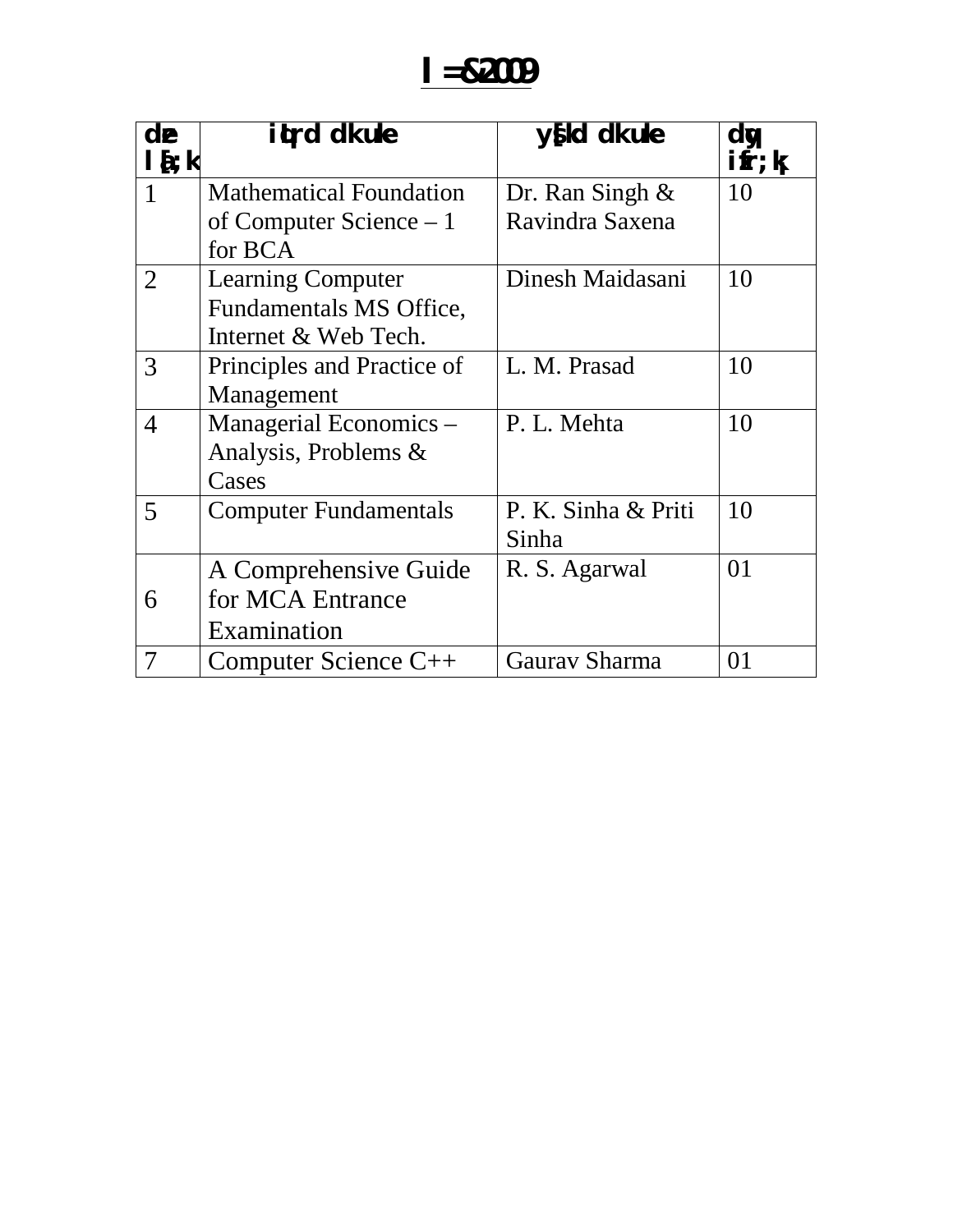| de             | itrd dk uke                    | y{kd dk uke                       | dy          |
|----------------|--------------------------------|-----------------------------------|-------------|
| $l\{i\}$       |                                |                                   | $i$ fr; $k$ |
| $\mathbf{1}$   | <b>Mathematical Statistics</b> | Dr. Ran Singh                     | 02          |
| $\overline{2}$ | Programming in ANSIC           | E. Balagurusamy                   | 01          |
| 3              | Digital Principles and         | Donald P. Leach                   | 10          |
|                | <b>Applications</b>            |                                   |             |
| $\overline{4}$ | <b>Financial Management</b>    | I. M. Pandey                      | 10          |
| 5              | Let us $C$                     | Yashavant P.                      | 10          |
|                |                                | Kanetkar                          |             |
| 6              | Principles and Practice of     | L. M. Prasad                      | 25.09.10    |
|                | Management                     |                                   |             |
| 7              | <b>Object Oriented</b>         | E. Balagurusamy                   | 25.09.10    |
|                | Programming with $C++$         |                                   |             |
| 8              | <b>Computer Organization</b>   | <b>William Stallings</b>          | 25.09.10    |
|                | and Architecture               |                                   |             |
| 9              | Microprocessor                 | <b>Ramesh Gaonkar</b>             | 25.09.10    |
|                | Architecture                   |                                   |             |
|                | Programming and                |                                   |             |
|                | Applications with the          |                                   |             |
|                | 8085                           |                                   |             |
| 10             | <b>Computer Fundamentals</b>   | Pradeep K. Sinha<br>& Priti Sinha | 25.09.10    |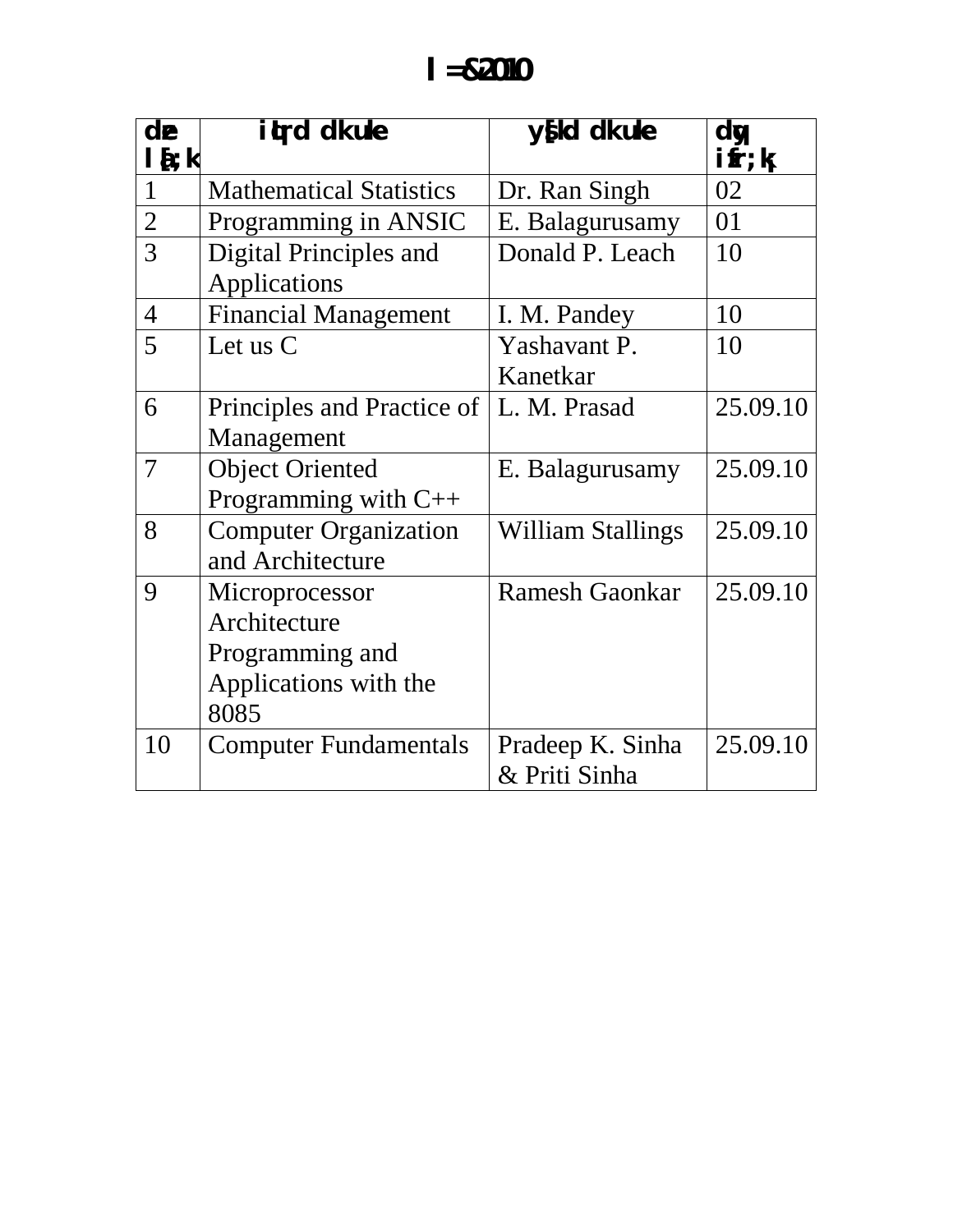| de             | it rd dk uke                         | $y$ [kd dk uke                 | $\overline{dy}$ ifr;k |
|----------------|--------------------------------------|--------------------------------|-----------------------|
| $l\{t:k$       |                                      |                                |                       |
| $\mathbf{1}$   | Data Structure using C               | Amiya Kumar Rath & Alok        | 05                    |
|                |                                      | Kumar Jagadev                  |                       |
|                |                                      |                                |                       |
| $\overline{2}$ | <b>Object Oriented Systems</b>       | <b>Tanweer Alam</b>            | 02                    |
|                | with Java 2.0                        |                                |                       |
| 3              | <b>Operating System</b>              | Swati Jain                     | 01                    |
| $\overline{4}$ | Programming with Java: A             | E. Balagurusamy                | 03                    |
|                | Primer 4 <sup>th</sup> Ed.           |                                |                       |
| $\overline{5}$ | <b>Operational Research</b>          | Dr. Ran Singh & Ravindra       | 05                    |
|                |                                      | Saxena                         |                       |
| 6              | <b>Management Information</b>        | James AO'Brien & George        | 01                    |
|                | System                               | M. Marakas                     |                       |
| $\overline{7}$ | <b>Operating System Concepts</b>     | Abraham Silberscnatz, Peter    | 05                    |
|                | $8th$ Ed.                            | B. Galvins & Greg Gange        |                       |
| 8              | <b>Management Information</b>        | C.S.V. Murthy                  | 01                    |
|                | System : Test & Applications         |                                |                       |
| 9              | Multimedia: System,                  | Sujeta Pandey & Manoj          | 01                    |
|                | Technology &                         | Pandey                         |                       |
|                | Communication                        |                                |                       |
| 10             | Organizational Behaviour             | Gupta & Joshi                  | 01                    |
| 11             | A Text Book of                       | <b>Gopal Pathak</b>            | 03                    |
|                | Programming, Principles and          |                                |                       |
| 12             | Alogorithm $2nd$ Ed.                 | <b>Fred Luthans</b>            | 03                    |
|                | Organizational Behaviour             |                                |                       |
| 13             | Computer Networks 4 <sup>th</sup> Ed | Andrew S. Tenenbaum            | 02                    |
| 14             | Data Communications and              | Coombs & Sophia Chung          | 02                    |
| 15             | Networking                           | Fegan<br>M. Govind Rao, Smruti | 01                    |
|                | $C++$ Projects                       | Ranjan                         |                       |
| 16             | <b>Web Enabled Commercial</b>        | Ivan Bayross                   | 01                    |
|                | <b>Application Development</b>       |                                |                       |
|                | using HTML and PHP                   |                                |                       |
| 17             | <b>Database System Concepts</b>      | Abraham Silberscnatz,          | 02                    |
|                |                                      | Henry F. Korth & S.            |                       |
|                |                                      | Sudarshan                      |                       |
| 18             | Microprocessors                      | A. P. Godse                    | 01                    |
| 19             | <b>Business Correspondence</b>       | R.C. Mishra & Krishna          | 04                    |
|                | and Report Writing                   | Mohan                          |                       |
| 20             | <b>Computer Organization</b>         | A. P. Godse                    | 01                    |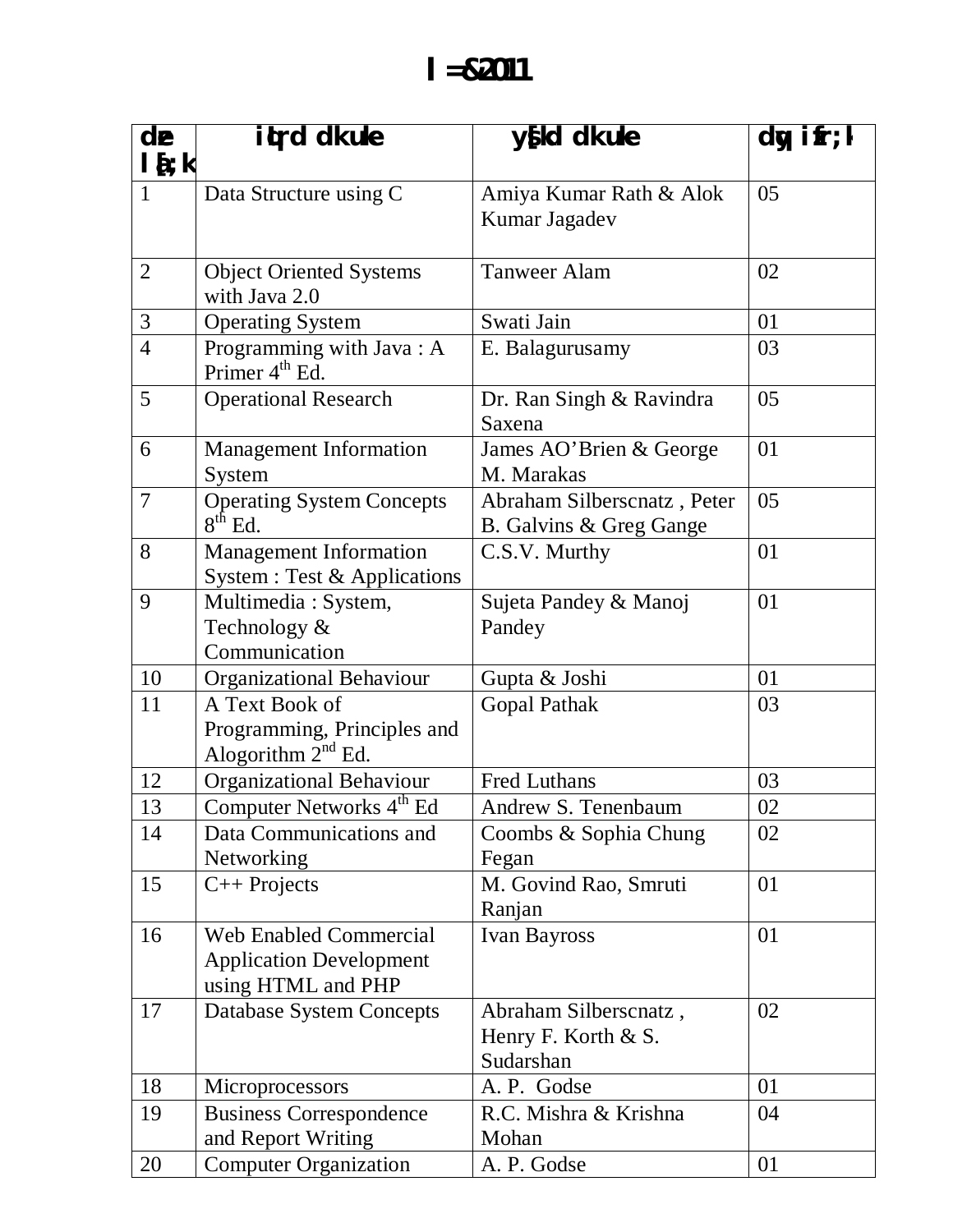| 21 | <b>Marketing Management</b> | S.K. Sarangi             | 01 |
|----|-----------------------------|--------------------------|----|
| 22 | <b>Marketing Management</b> | C. N. Sontakki           | 01 |
| 23 | <b>Service Marketing</b>    | S. M. Jha                | 02 |
| 24 | Mathematics-I for BCA       | DR. Ran Singh & Ravindra | 04 |
|    |                             | Saxena                   |    |
| 25 | SQL, PL/SQL: The            | <b>Ivan Bayross</b>      | 01 |
|    | Programming Language of     |                          |    |
|    | Office                      |                          |    |
| 26 | Computer Fundamentals &     | Ashish Bhatnagar & Neetu | 03 |
|    | <b>Office Automation</b>    | Sharma                   |    |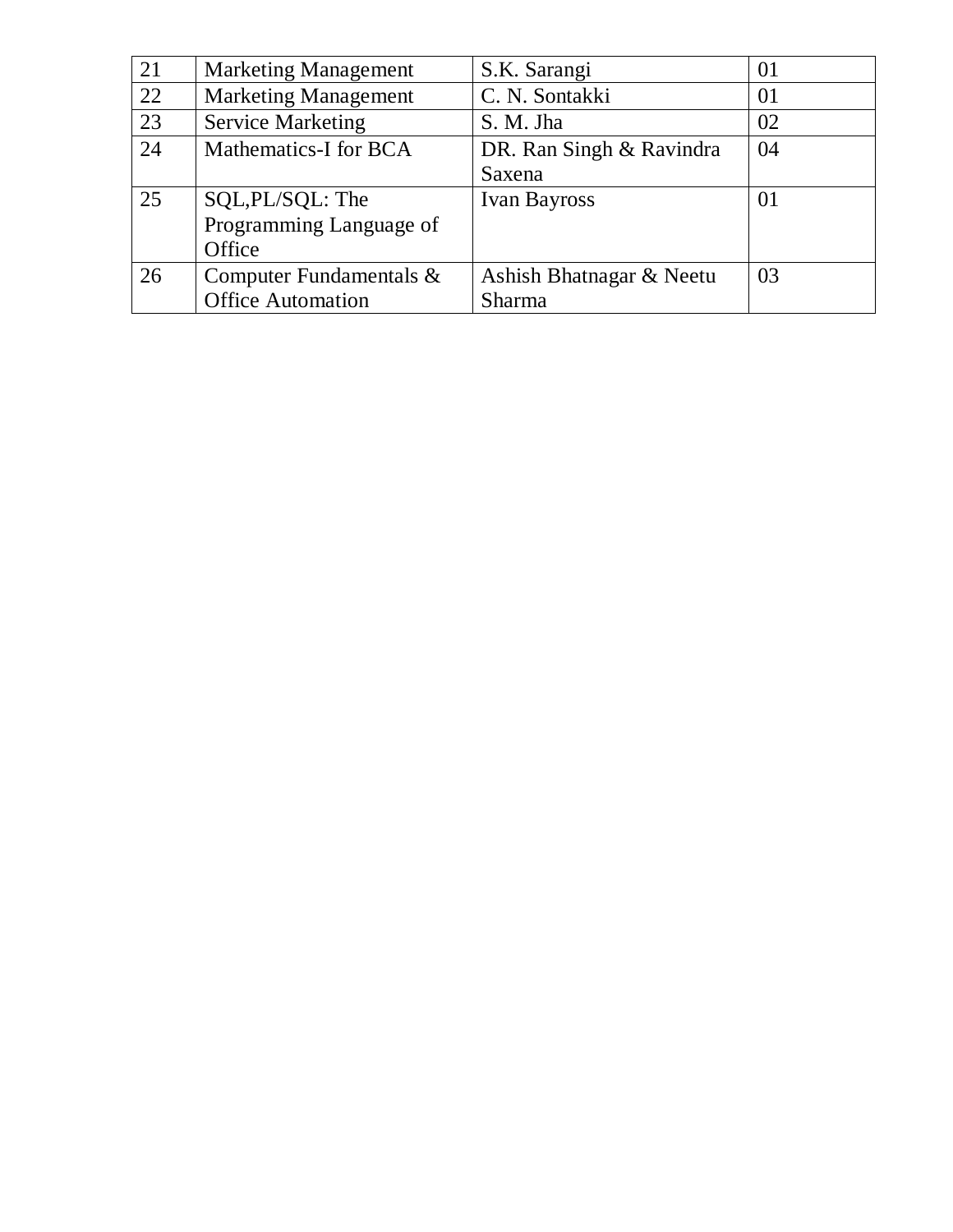#### **l=&2012**

| de             | it rd dk uke                           | $y$ [kd dk uke             | dy                        |
|----------------|----------------------------------------|----------------------------|---------------------------|
| $l\{t:k$       |                                        |                            | $\mathbf{ifr};\mathbf{k}$ |
| $\mathbf{1}$   | Professional Communication             | B. S. Verma                | 01                        |
| $\overline{2}$ | Theory of Computer Science: Automata,  | K. L. P. Mishra & N.       | 01                        |
|                | Languages and Computation              | Chandrashekharan           |                           |
| 3              | Graphic Designing Package Coral 10     | Hemant Kumar Goyal         | 01                        |
| $\overline{4}$ | Financial Accounting & Management      | Saroj Kumar &              | 17                        |
|                |                                        | Priyanka Singh             |                           |
| 5              | Digital Electronics & Computer         | Tribhuvan Tyagi &          | 06                        |
|                | Organization                           | Chandrasain Sharma         |                           |
| 6              | C Programming                          | Gauray Kaushik &           | 01                        |
|                |                                        | <b>Pravesh Kumar Singh</b> |                           |
| $\overline{7}$ | Organization Behaviour                 | Dr. Ravijit Singh &        | 07                        |
|                |                                        | Dr. Shital Singh           |                           |
| 8              | Data Structure Through C               | G. S. Baluja               | 03                        |
| 9              | <b>Organization Behaviour</b>          | Dilraj Badhwa              | 05                        |
| 10             | Financial & Management Accounting      | R. S. Singal               | 05                        |
| 11             | Programming with Java                  | E. Balagurusamy            | 11                        |
| 12             | Mathematics – II Discrete $\&$         | Dr. Ran Singh &            | 15                        |
|                | <b>Mathematical Analysis</b>           | Ravindra Saxena            |                           |
| 13             | <b>Management Information System</b>   | Aman Jindal                | 07                        |
| 14             | <b>Operational Research</b>            | Dr. Ran Singh &            | 06                        |
|                |                                        | Ravindra Saxena            |                           |
| 15             | <b>Operational Research</b>            | Manohar Mahajan            | 01                        |
| 16             | A Text Book of Programming, Principles | <b>Gopal Pathak</b>        | 08                        |
|                | and Algorithm                          |                            |                           |
| 17             | <b>Business Communication</b>          | Dr. Himanshu Agarwal       | 04                        |
| 18             | Principles and Practice of Management  | Dr. Himanshu Agarwal       | 06                        |
| 19             | <b>Mathematical Statistics</b>         | Dr. Ran Singh $\&$         | 10                        |
|                |                                        | Ravindra Saxena            |                           |
| 20             | Principles of Management               | Dr. R.K. Sharma &          | 05                        |
|                |                                        | S.K. Gupta                 |                           |
| 21             | Data Structure using $C & C++$         | Gopal Pathak & Manoj       | 05                        |
|                |                                        | Kumar                      |                           |
| 22             | <b>Business Economics</b>              | Dr. Himanshu Agarwal       | 03                        |
|                |                                        | & Anuj Geol                |                           |
| 23             | $C \# Projects$                        | Kogent Solutions Inc.      | 01                        |
| 24             | <b>Business Communication</b>          | Varinder Kumar             | 06                        |
| 25             | Mathematicals-I for BCA                | Dr. Ran Singh $\&$         | 10                        |
|                |                                        | Ravindra Saxena            |                           |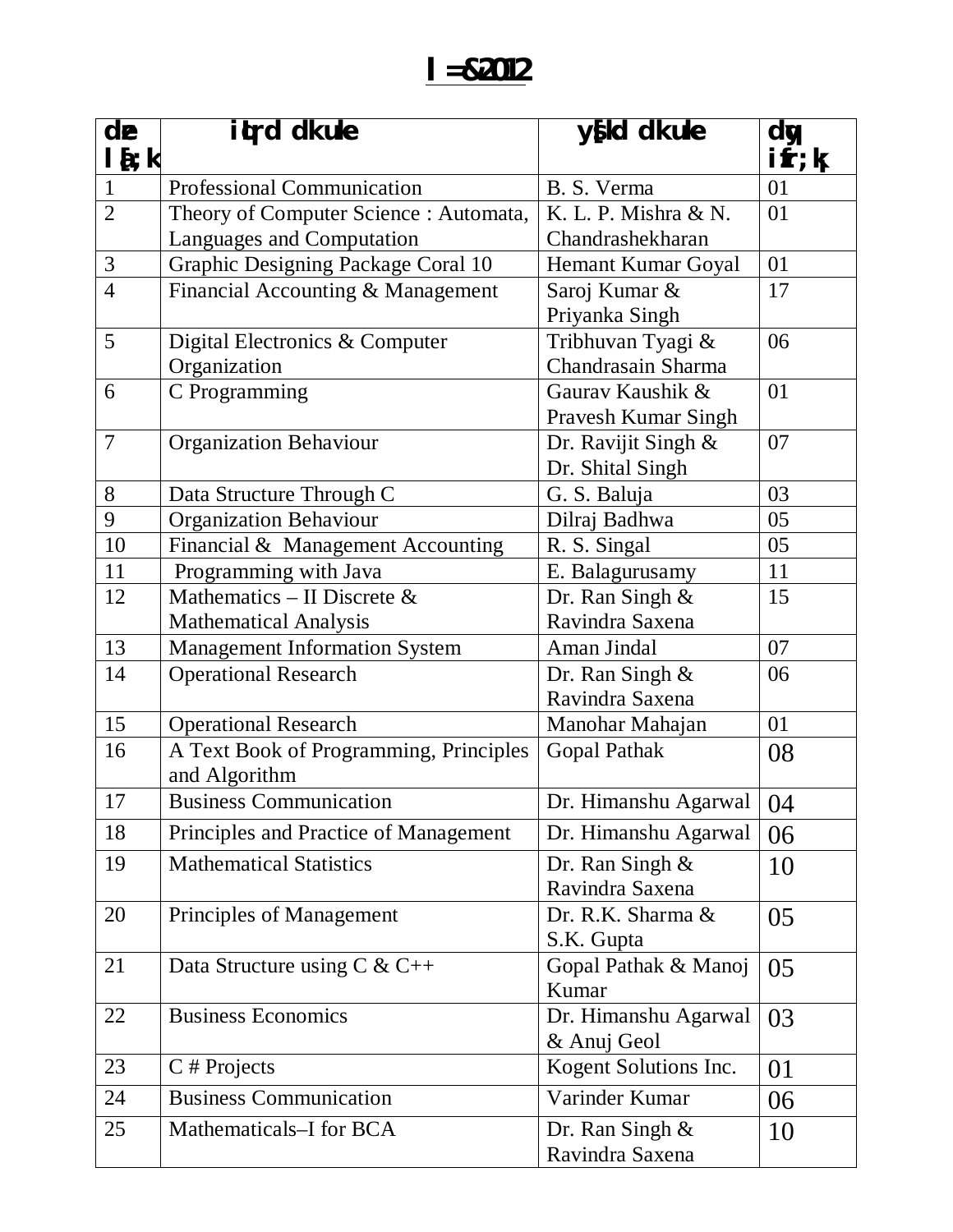#### **l=&2013**

| de<br>$l\sum k$ | iturd dk uke                                | $y$ [kd dk uke                            | dy ifr; $\overline{k}$ |
|-----------------|---------------------------------------------|-------------------------------------------|------------------------|
| $\mathbf{1}$    | <b>Computer Architecture</b>                | Dr. Amit Singhal & M. A.<br>Khan          | 8                      |
| $\overline{2}$  | Computer Fundamental & Office<br>Automation | Ashish Bhatnagar & Neetu<br><b>Sharma</b> | 8                      |
| 3               | <b>Computer Network</b>                     | Neeraj Pratap & Vishal<br>Kohli           | 5                      |
| $\overline{4}$  | Data Structure Using C & C + +              | Gopal Pathak & Manoj<br>Kumar             | 3                      |
| 5               | <b>DBMS</b>                                 | Sanjay Kaushik & Manoj<br>Kumar           | 5                      |
| 6               | <b>JAVA</b> Programming                     | <b>Ashish Bhatnagar</b>                   | 5                      |
| 7               | Principles and Practice of<br>Management    | Dr. Himanshu Agarwal                      | $\overline{4}$         |
| 8               | <b>Object Oriented Programming</b>          | Navin K. Mittal & Pankaj<br>Sharma        | $\overline{2}$         |
| 9               | <b>Business Economics</b>                   | Dr. Himanshu Agarwal &<br>Anuj Goel       | 5                      |
| 10              | $BCA Mathematics - 1$                       | J. P. Chauhan                             | 7                      |
| 11              | <b>Elements of Statistics</b>               | J. P. Chauhan                             | 3                      |
|                 | <b>Computer Architecture</b>                | Dr. Amit Singhal & M. A.<br>Khan          | $\overline{2}$         |
| 13              | Computer Fundamental & Office<br>Automation | Ashish Bhatnagar & Neetu<br>Sharma        | 12                     |
| 14              | <b>Business Communication</b>               | Dr. Himanshu Agarwal                      | 20                     |
| 15              | Data Structure Using C & C + +              | Gopal Pathak & Manoj<br>Kumar             | $\overline{7}$         |
| 17              | Principles and Practice of<br>Management    | Dr. Himanshu Agarwal<br>16                |                        |
| 18              | <b>Object Oriented Programming</b>          | Navin K. Mittal & Pankaj<br>Sharma        | 8                      |
| 19              | <b>Business Economics</b>                   | 5<br>Dr. Himanshu Agarwal &<br>Anuj Goel  |                        |
| 20              | Programming Principles And<br>Algorithm     | 20<br>Gopal Pathak                        |                        |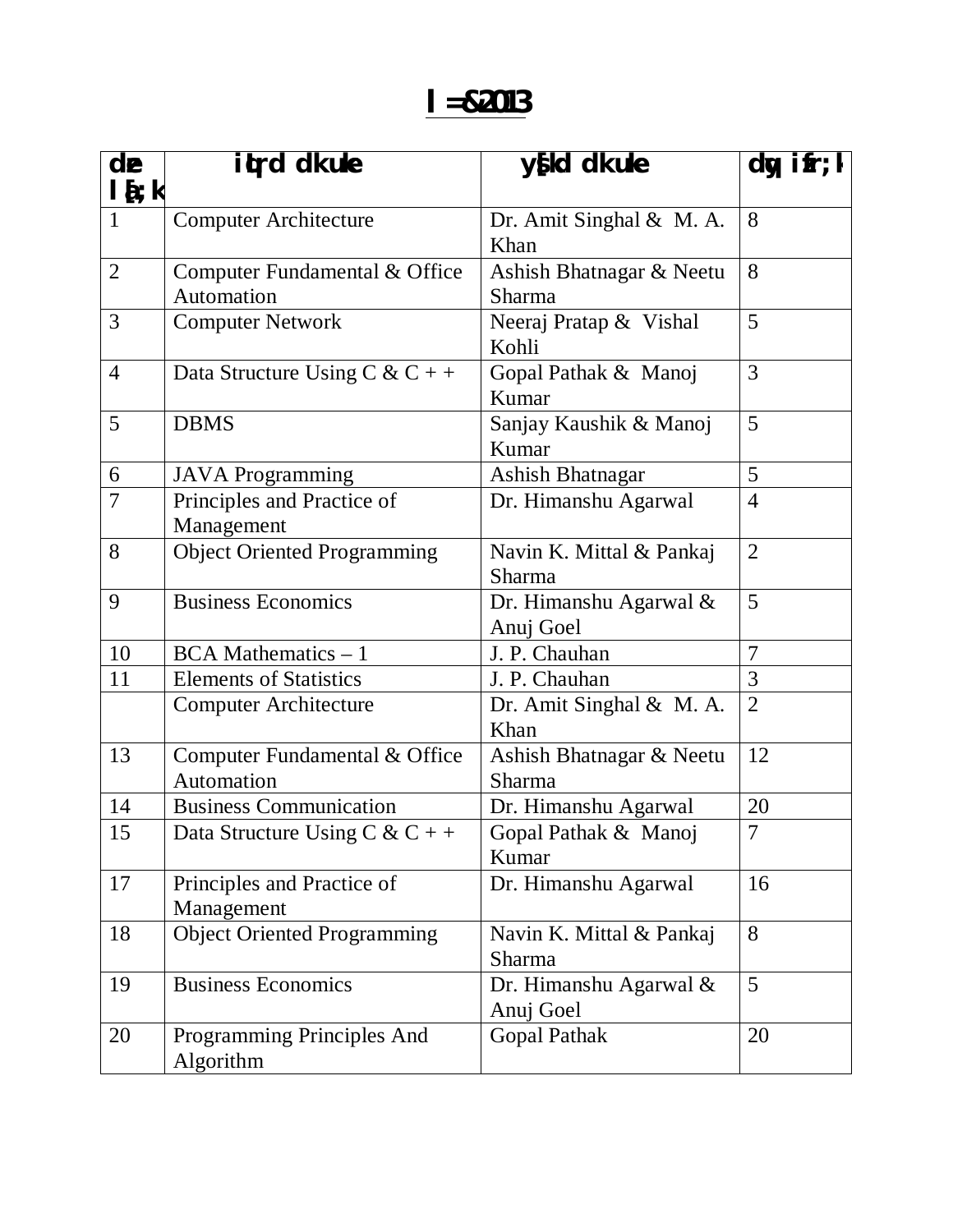| de<br>$I_{i}$ | itrd dk uke                                     | y{kd dk uke p              | $\mathbf{ifr};\mathbf{k}$<br>dh |
|---------------|-------------------------------------------------|----------------------------|---------------------------------|
|               |                                                 |                            | $l$ { ; $k$                     |
| 01            | <b>Operations Research IInd</b>                 | S.Kalavathy                | 01                              |
| 02            | Microsoft Word 97                               | Maria Reidelbach           | 01                              |
| 03            | <b>B.C.A. Mathematics II</b>                    | J.P. Chauhan & Risi        | 01                              |
|               |                                                 | Kumar Agrawal              |                                 |
| 04            | Financial Accounting&                           | Anju Bansal                | 02                              |
|               | <b>Management II Sem</b>                        |                            |                                 |
| 05            | Data Structurs Through C                        | G.S. Baluja                | 01                              |
| 06            | Programming Language 4 <sup>th</sup>            | Terrencew Pratt Marvin V.  | 01                              |
|               |                                                 | Zelkowitz                  |                                 |
| 07            | Foundations Of Information                      | D.S. Yadav                 | 01                              |
|               | Technology                                      |                            |                                 |
| 08            | Mastering C++                                   | K.R. Venugopal Raj         | 01                              |
|               |                                                 | Kumar Buyya T.             |                                 |
|               |                                                 | Ravishankar                |                                 |
| 09            | Same Teach Yourself C++                         | Jesse Liberty              | 01                              |
| 10            | <b>Procedural Elements For Computer</b>         | David F. Rogers            | 01                              |
|               | Graphics $2nd$                                  |                            |                                 |
| 11            | Java 2 : The Complete Reference 5 <sup>th</sup> | Herbert Schildt            | 01                              |
| 12            | <b>Network and Systems</b>                      | Ashfaq Husain              | 01                              |
| 13            | The ABCs Of the Internet                        | <b>Christian Crumlish</b>  | 01                              |
| 14            | Peter Norton ' Guide To Java                    | <b>Peter Norton</b>        | 01                              |
|               | Programming                                     |                            |                                 |
| 15            | Foxpro 2.6 Made Simple                          | Gagan Sahoo                | 01                              |
| 16            | Principles and Practice of                      | P.P. Bawale                | 01                              |
|               | Management                                      |                            |                                 |
| 17            | Network and Systems                             | Kshitij Shinghal           | 01                              |
| 18            | Computer Organization and                       | V.K. Suman                 | 01                              |
|               | Architecture                                    |                            |                                 |
| 19            | Learn Windows 95 In India                       | Scott Fuller & Kevin Pagan | 01                              |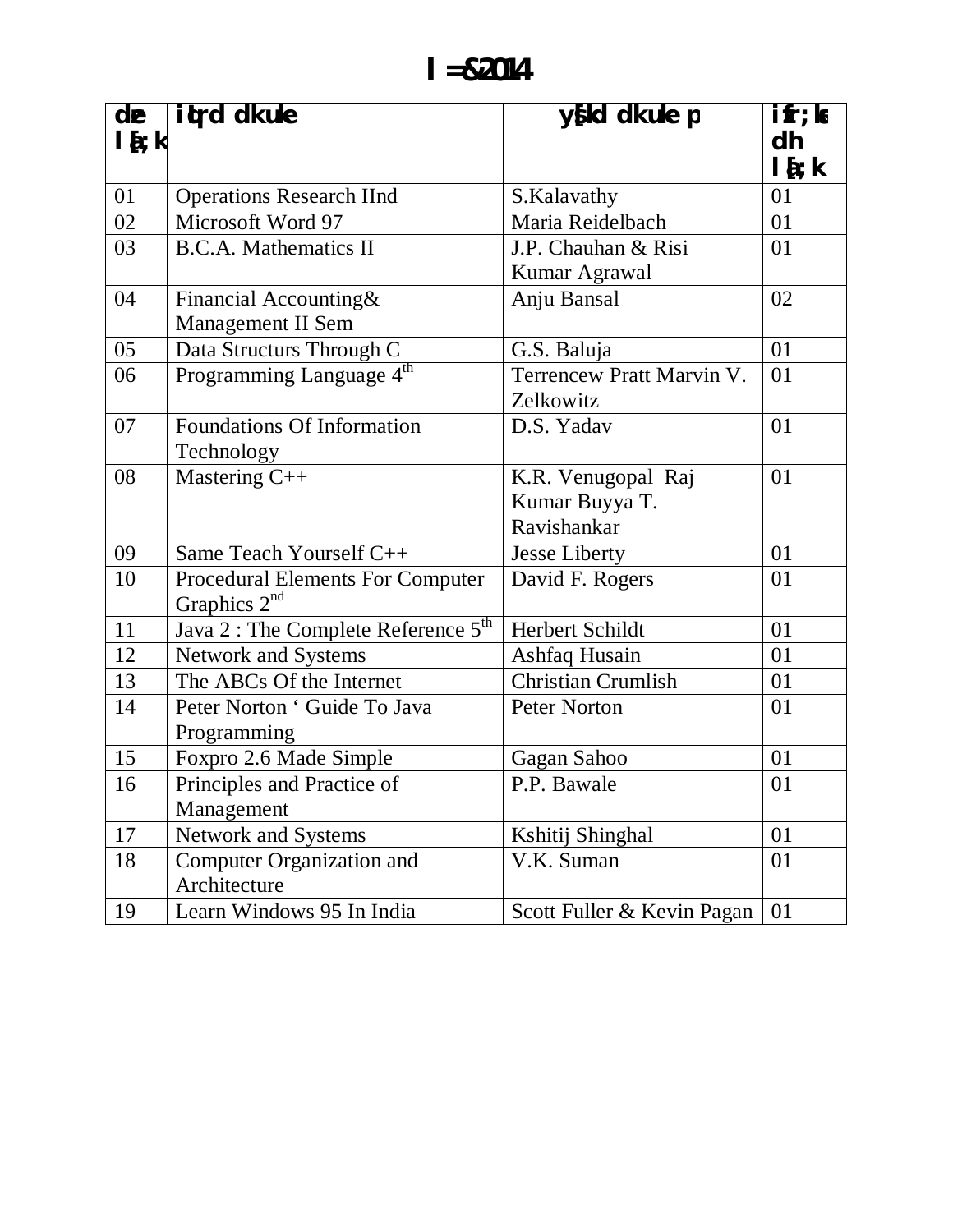#### $I = 82015$

| de<br>$I_{i}$ | it rd dk uke                                     | $y$ [kd dk uke          | dy<br>$i$ fr; $k$ |
|---------------|--------------------------------------------------|-------------------------|-------------------|
|               | Computer Graphics $\&$<br>Multimedia Application | Paritosh Bansal         | 01                |
|               | Mathematics $-$ II                               | U.S. Rana               | $_{01}$           |
| 3             | <b>Optimization Techniques</b>                   | P.K. Mittal, Arun Kumar | $\Omega$          |
|               | Mathematics-III                                  | U.S. Rana, Manoj Yadav, | $\Omega$          |
|               |                                                  | Archana                 |                   |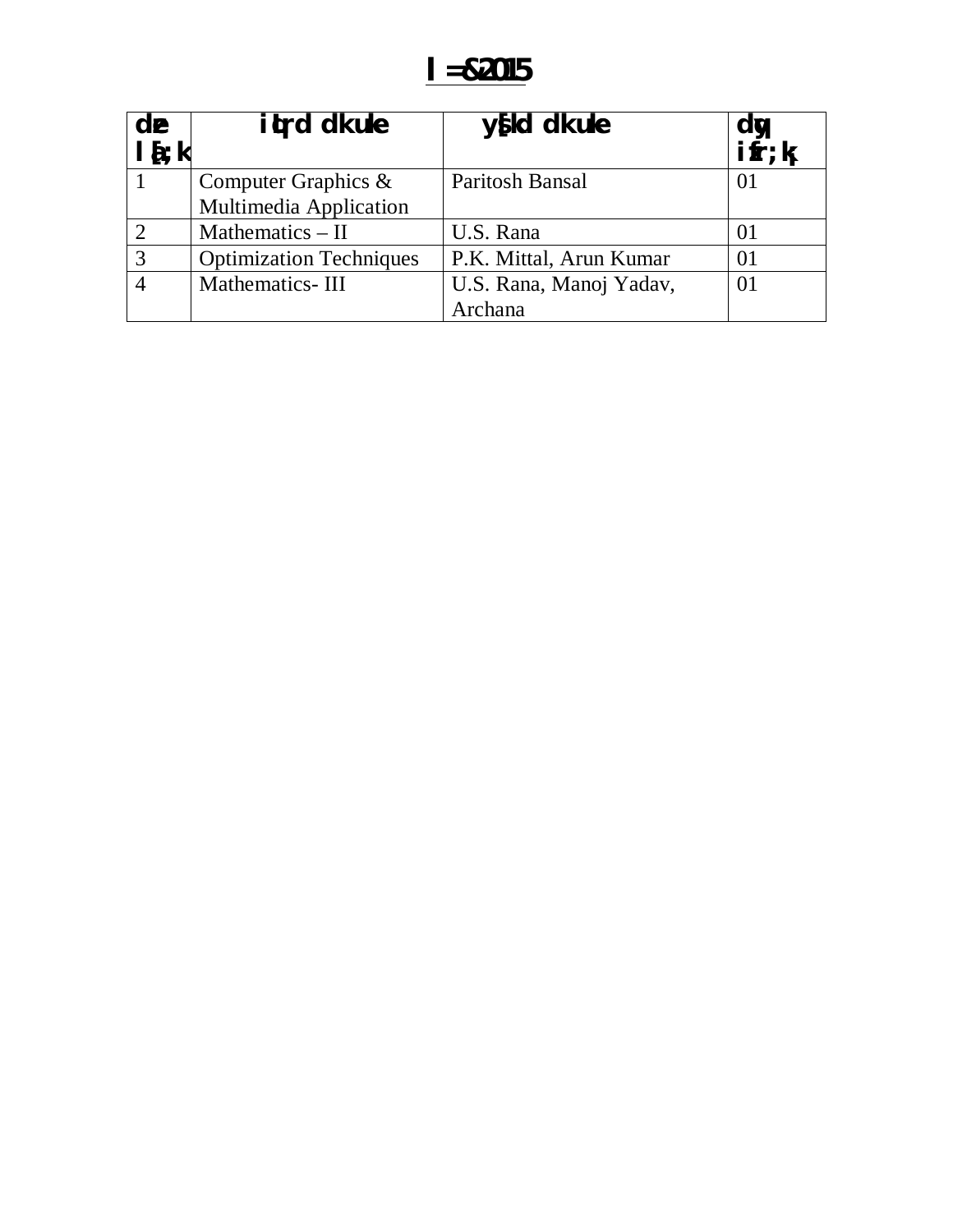## $I = 82016$

| de                        | itrd dk uke                                            | y{kd dk uke                    | $dy$ ifr; $k$ |
|---------------------------|--------------------------------------------------------|--------------------------------|---------------|
| $l\{t:k}$<br>$\mathbf{1}$ | <b>Computer Network</b>                                | Neerj pratap, Vishal<br>kohali | 01            |
| $\overline{2}$            | <b>Introduction to DBMS</b>                            | Sanjay kaushik, Manoj<br>kumar | 01            |
| 3                         | <b>Numerical Methods</b>                               | Mittal, Rastogi, Srivastava    | 01            |
| $\overline{4}$            | Data Structure using c&c++                             | Gopal pathak, Manoj<br>kumar   | 01            |
| 5                         | <b>Business Communication</b>                          | Himanshu Agrawal               | 01            |
| 6                         | <b>Business Economics</b>                              | Himanshu Agrawal               | 01            |
| $\overline{7}$            | Computer Arc Hitecture and<br><b>Assembly Language</b> | Amit Singhal, M.A. khan        | 01            |
| 8                         | Computer Labbratory and<br>Practical Work of oops      | Mittal, Pankaj Sharma          | 01            |
| 9                         | <b>Objects oriented Programming</b><br>using $c++$     | Mittal, Pankaj sharma          | 01            |
| 10                        | Java Programmiig and dynamic<br>Webpage desgn          | <b>Ashish Bhatnagar</b>        | 01            |
| 11                        | <b>Management Information System</b>                   | Jayant K. oke                  | 01            |
| 12                        | A text Book of Programming<br>Principles and Algorethm | <b>Gopal Pathak</b>            | 01            |
| 13                        | <b>Elements of Statistics</b>                          | Arun kumar                     | 01            |
| 14                        | Computer Fundamentals& office<br>Automation            | <b>Asheesh Bhatnagar</b>       | 01            |
| 15                        | Financial Accounting &<br>Management                   | Anju Bansal                    | 01            |
| 16                        | Dimensions of Information<br>Technology                | C.K. Shukla                    | 01            |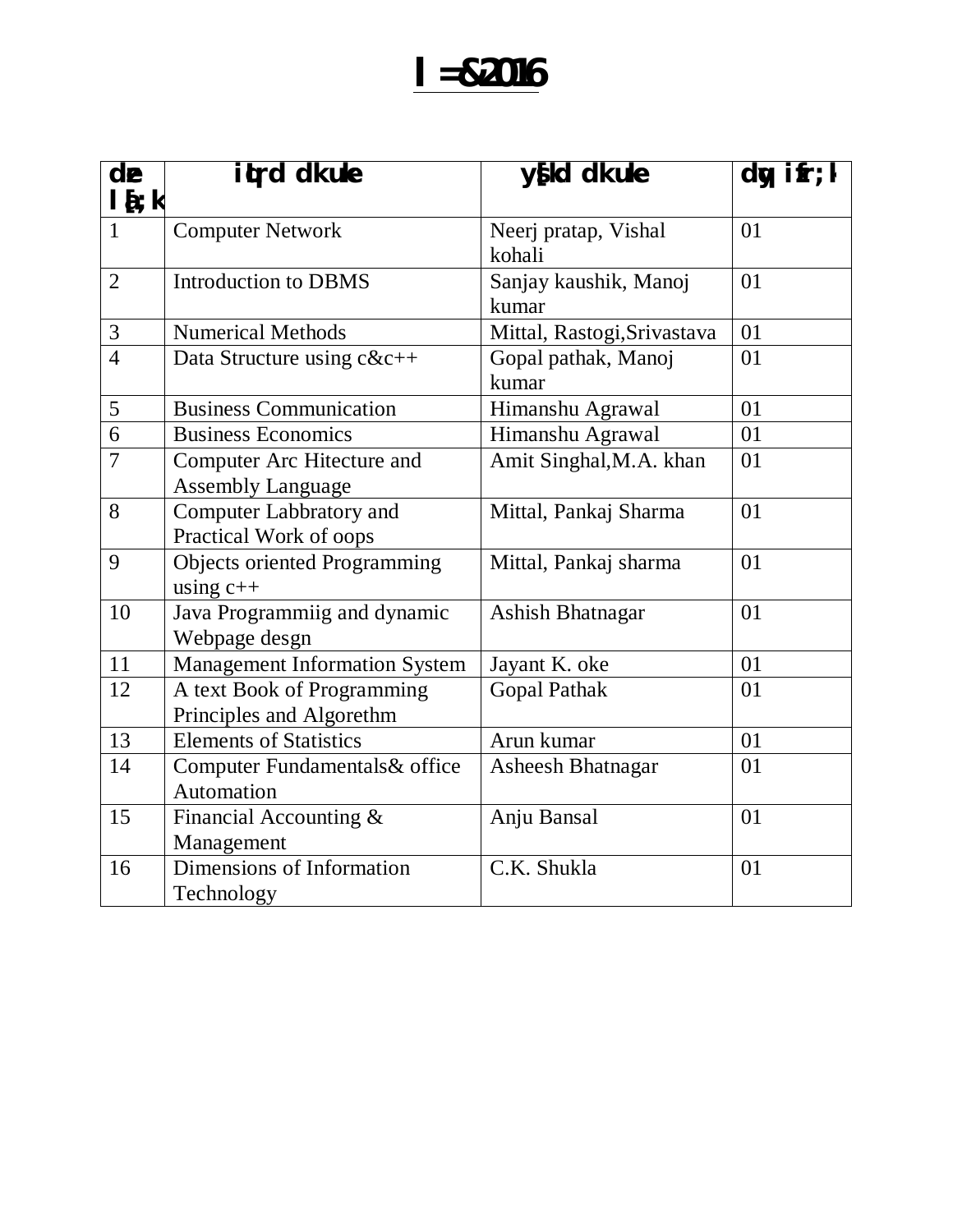### **vi** §82017

| de<br>$\mathbf{1}$ { $\mathbf{t}$ ; k | iturd dk uke                        | $y$ [kd dk uke        | d <b>v</b><br>$\mathbf{ifr};\mathbf{k}$ | ilfir frffk |
|---------------------------------------|-------------------------------------|-----------------------|-----------------------------------------|-------------|
|                                       |                                     |                       |                                         |             |
| 1                                     | Written Test Questions in C++       | Yasavant Kanetkar,    | 01                                      | 12.04.2017  |
|                                       | Programming                         | Asang Dani            |                                         |             |
| $\overline{2}$                        | <b>Strenght of Materials</b>        | S.C. Arora            | 01                                      | 12.04.2017  |
| 3                                     | <b>Letus C Solutions</b>            | Yashavant P. Kanetkar | 01                                      | 12.04.2017  |
| $\overline{4}$                        | <b>JSP 2.0</b>                      | Phil Hanna            | 01                                      | 12.04.2017  |
| 5                                     | <b>Java VIIth Edition</b>           | Herbert Schildt       | 01                                      | 12.04.2017  |
| 6                                     | Let Us C                            | Yashavant P. Kanetkar | 01                                      | 12.04.2017  |
| 7                                     | Let $Us$ $C++$                      | Yashavant P. Kanetkar | 01                                      | 12.04.2017  |
| 8                                     | Let $Us$ $C++$ Solutions            | Yasavant Kanetkar     | 01                                      | 12.04.2017  |
| 9                                     | <b>Object Oriented Programming</b>  | E. Balagurusamy       | 01                                      | 12.04.2017  |
|                                       | With $C++$                          |                       |                                         |             |
| 10                                    | Computer Science C++                | Sumit Arora           | 01                                      | 12.04.2017  |
| 11                                    | Expert Data Structures with C       | R.B. Patel            | 01                                      | 12.04.2017  |
| 12                                    | Programming C++ a Primer            | E. Balagurusamy       | 01                                      | 12.04.2017  |
| 13                                    | <b>Object Oriented Madeling And</b> | Premerloni Eddy       | 01                                      | 12.04.2017  |
|                                       | Design                              | Lorensen              |                                         |             |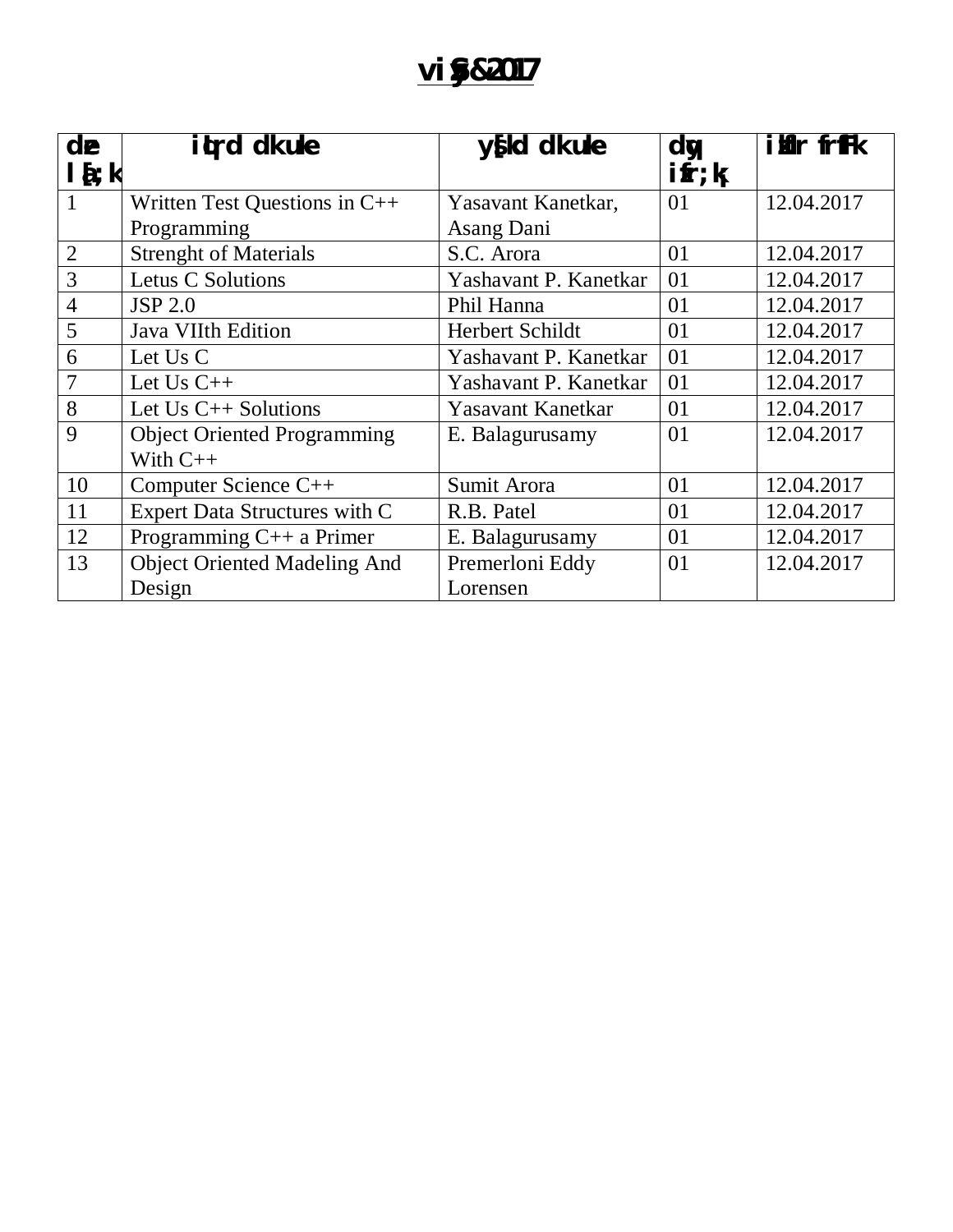## **flrEcj&2017**

| de<br>$l$ { $;$ $k$ | iturd dk uke                                                    | $y$ [kd dk uke                                                 | dy<br>$\mathbf{ifr};\mathbf{k}$ | ikir frffk |
|---------------------|-----------------------------------------------------------------|----------------------------------------------------------------|---------------------------------|------------|
| $\mathbf{1}$        | <b>Basic Financial Accounting for</b><br>Management             | Paresh Shah                                                    | 01                              | 11.09.2017 |
| $\overline{2}$      | <b>Rural Marketing Environment</b><br>Problemes and Strategies  | T.P. Gopalaswamy                                               | 01                              | 11.09.2017 |
| 3                   | Inreoduction to Information<br>Technology                       |                                                                |                                 |            |
| $\overline{4}$      | <b>Management Information</b><br><b>Systems</b>                 | James Ao brien,<br>Goorge M.Marakas<br><b>Ramesh Behl</b>      | 01                              | 11.09.2017 |
| 5                   | Advertising & Sales Promotion                                   | S.H.H. Kazmi, Satish<br>K Batra                                | 01                              | 11.09.2017 |
| 6                   | <b>Supply Chain Management</b>                                  | Courtland L.Bovee<br>John V. Thil, Mukesh<br>Chaturvedi        | 0 <sub>1</sub>                  | 11.09.2017 |
| $\overline{7}$      | <b>Successful Seruice Operations</b><br>Management              | <b>Netters King Netters</b><br>Pullman Walton                  | 01                              | 11.09.2017 |
| 8                   | Human Resource Management                                       | Gary Dessler Biju<br>Varbbey                                   | 01                              | 11.09.2017 |
| 9                   | <b>Consumer Behavior</b>                                        | Leon G Schibbman,<br>Leslie Lazar KanukS<br><b>Rames Kumar</b> | 01                              | 11.09.2017 |
| 10                  | <b>Elements of Nercantile Law</b>                               | N.D.kapoor                                                     | 01                              | 11.09.2017 |
| 11                  | <b>Retailing Management</b>                                     | Swapna Pradhan                                                 | 01                              | 11.09.2017 |
| 12                  | <b>Organizational Behauior</b>                                  | Stephen P. Robbins,<br>Timothy A Judge<br>Niharika vohra       | 01                              | 11.09.2017 |
| 13                  | Data Mining                                                     | Pieter Adri                                                    | 01                              | 11.09.2017 |
| 14                  | Management of Technology and<br>Innovation                      | P.N.Rastogi                                                    | 01                              | 11.09.2017 |
| 15                  | <b>Financial Management</b>                                     | I.M.Pandey                                                     | 01                              | 11.09.2017 |
| 16                  | <b>Business Ethics</b>                                          | Daniel Albuaceraue                                             | 01                              | 11.09.2017 |
| 17                  | <b>Essentials of Business</b><br>Environment                    | K. Aswathappa                                                  | 01                              | 11.09.2017 |
| 18                  | <b>Essentials of Management An</b><br>international Perspective | Harold Koontz                                                  | 01                              | 11.09.2017 |
| 19                  | <b>Project Management Planning</b><br>and Control Techniques    | <b>Rory Burk</b>                                               | 01                              | 11.09.2017 |
| 20                  | Marketing Research An Applied<br>Orientation                    | Naresh K. Malhotra                                             | 01                              | 11.09.2017 |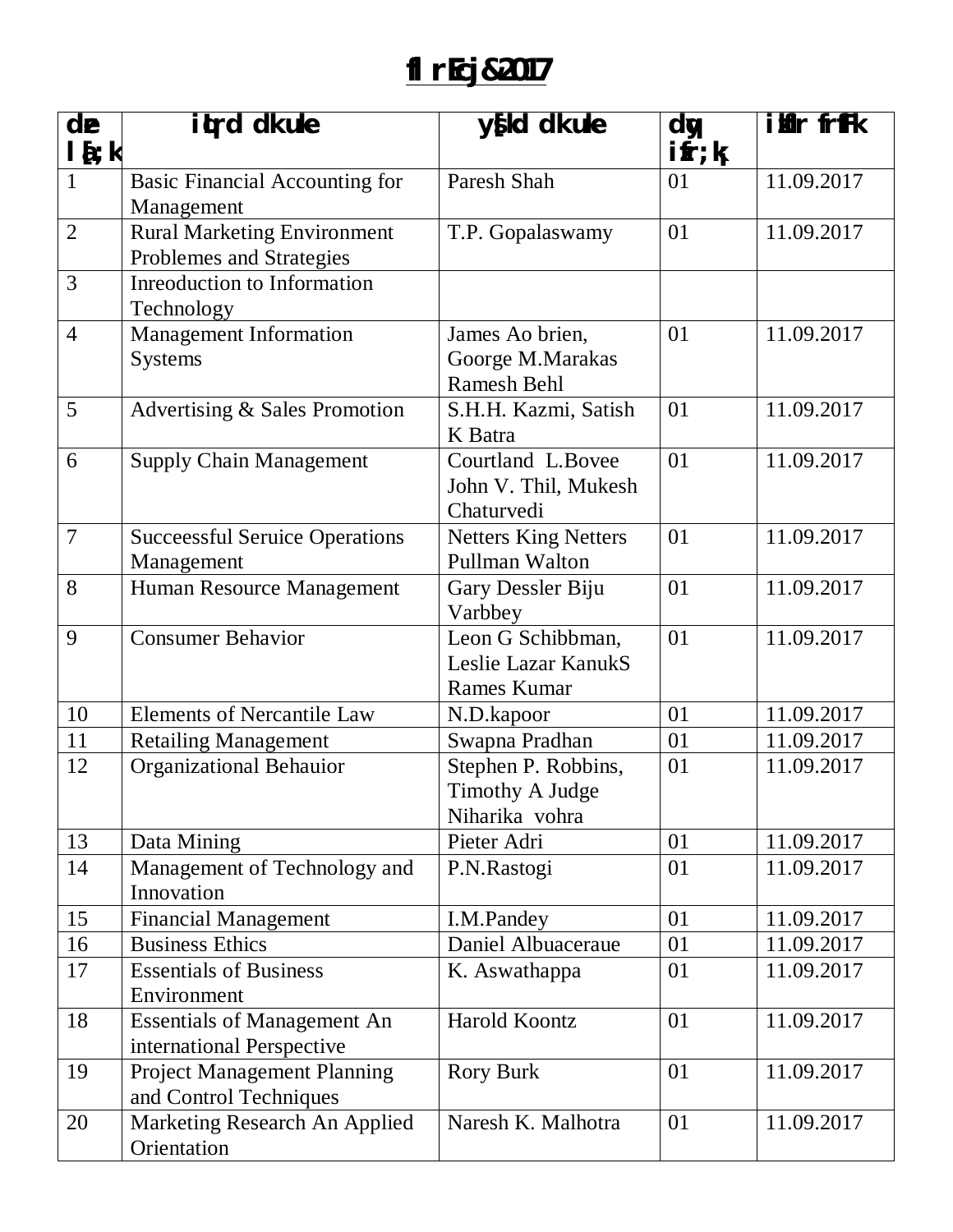| 21 | <b>Business Statistics</b>          | Ken Black           | 01 | 11.09.2017 |
|----|-------------------------------------|---------------------|----|------------|
| 22 | <b>Quantitative Techniques</b>      | P.C. Tulsian        | 01 | 11.09.2017 |
| 23 | <b>Sales and Distribution</b>       | Krishna K. Havaldas | 01 | 11.09.2017 |
|    | Management                          |                     |    |            |
| 24 | <b>Business Communication Today</b> | Couttland L. Bovee  | 01 | 11.09.2017 |
| 25 | <b>Operations management Theory</b> | <b>B.Mahadeven</b>  | 01 | 11.09.2017 |
|    | and Practics                        |                     |    |            |
| 26 | <b>International Marketing</b>      | Rakesh Mohan Joshi  | 01 | 11.09.2017 |
| 27 | The Dynamics of Enterpreneurial     | Vasant Desai        | 01 | 11.09.2017 |
|    | Development and Management          |                     |    |            |
| 28 | <b>Financial Management</b>         | M.Y., Khan          | 01 | 11.09.2017 |
| 29 | <b>Environmental Studies</b>        | R. Raya Gopalan     | 01 | 11.09.2017 |
| 30 | <b>SPSS</b> for Windows             | Darren George       | 01 | 11.09.2017 |
| 31 | <b>Strategic Management</b>         | <b>VSP</b> Rao      | 01 | 11.09.2017 |
| 32 | <b>Cost Accounting</b>              | Ravi M. Kishor      | 01 | 11.09.2017 |